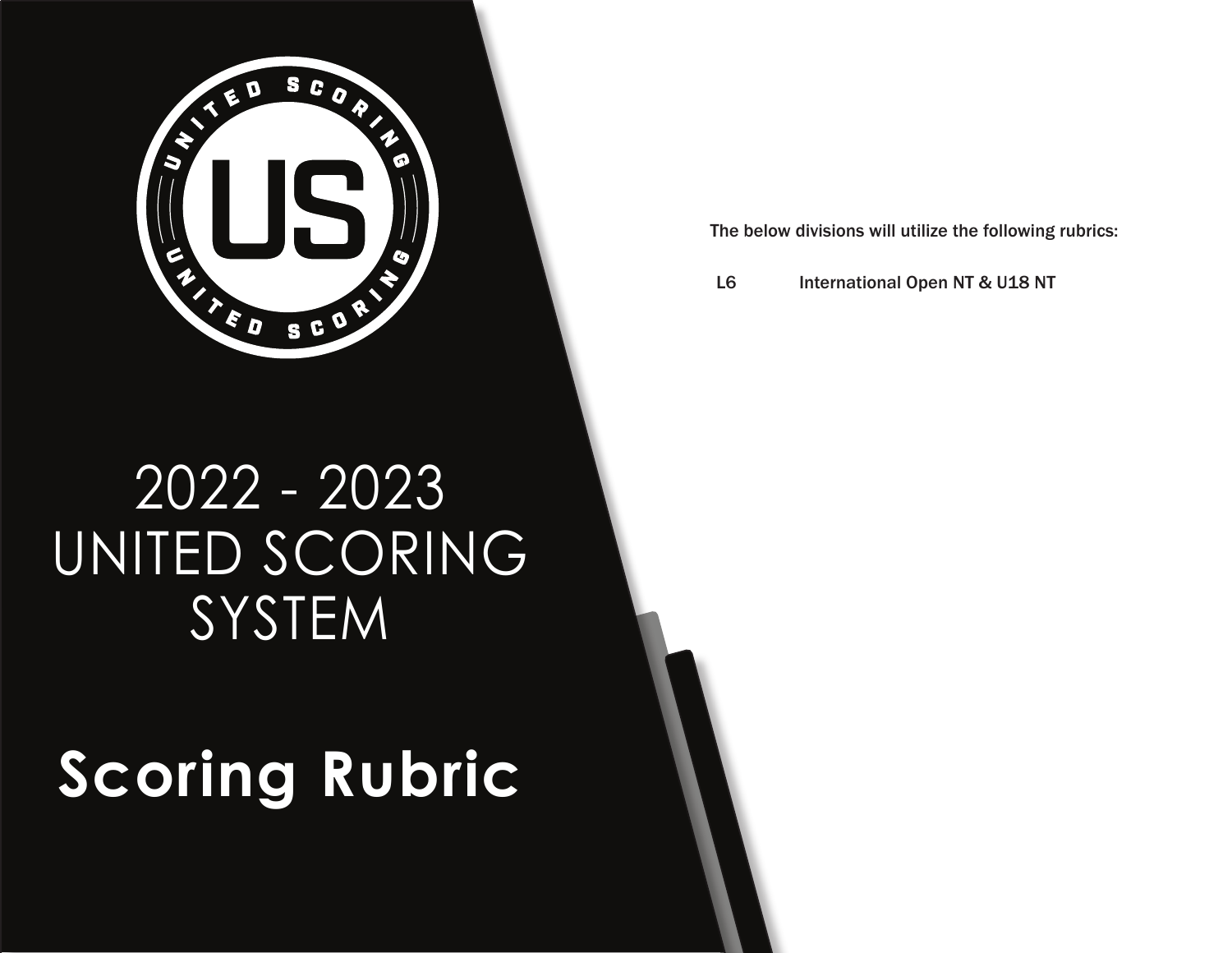

#### 2022 - 2023 UNITED SCORING SYSTEM - BUILDING LEVEL 6 & 7 WORLDS - ALL GIRL NT Version: 6.8.2022

#### STUNT DIFFICULTY

STUNT SKILLS WILL ONLY RECEIVE FULL CREDIT IF THEY SHOW CONTROL

| 2.5 | Skills performed do not meet 3.0 requirement                                                                                                                                            |
|-----|-----------------------------------------------------------------------------------------------------------------------------------------------------------------------------------------|
| 3.0 | 5 different level appropriate skills performed by MOST of the team                                                                                                                      |
| 3.5 | 3 different level appropriate skills performed by MOST of the team at the<br>same time rippled or synchronized without recycling athletes                                               |
| 4.0 | 4 different level appropriate skills performed by MOST of the team at the<br>same time rippled or synchronized without recycling athletes                                               |
| 4.5 | 5 different level appropriate skills performed by MOST of the team at the<br>same time rippled or synchronized without recycling athletes<br>L7 teams - At least 2 being Level 7 skills |

#### BUILDING QUANTITY CHART

| # OF            |                 | <b>NUMBER OF GROUPS</b> | н                     |
|-----------------|-----------------|-------------------------|-----------------------|
| <b>ATHLETES</b> | <b>MAJORITY</b> | <b>MOST</b>             |                       |
| $5 - 11$        | 1               | 1                       | $\tilde{\phantom{a}}$ |
| $12 - 15$       | $\mathbf{1}$    | $\overline{2}$          |                       |
| $16 - 19$       | $\overline{2}$  | 3                       | $\tilde{\phantom{a}}$ |
| $20 - 23$       | 3               | 4                       |                       |
| $24 - 27$       | 4               | 5                       | ă                     |
| $28 - 31$       | 5               | 6                       | $\ddot{\cdot}$        |
| $32 - 38$       | 6               |                         |                       |

#### PYRAMID DIFFICULTY

| $2.0 - 2.5$ | <b>BELOW</b> | Skills performed do not meet Low range requirement                                     |
|-------------|--------------|----------------------------------------------------------------------------------------|
| $2.5 - 3.0$ | LOW          | 2 different level appropriate skills and 2 structures                                  |
| $3.0 - 3.5$ | <b>MID</b>   | 3 different level appropriate skills and 2 structures<br>performed by MOST of the team |
| $3.5 - 4.0$ | <b>HIGH</b>  | 4 different level appropriate skills and 2 structures<br>performed by MOST of the team |

#### STUNT DRIVERS

Once a Stunt Difficulty score is determined, each stunt skill will be evaluated based on the following criteria: Degree of Difficulty, Max Participation, Pace and Connection. Each category has a maximum number of points, outlined in the charts below for a total of 1.5 points.

## DEGREE OF DIFFICULTY (0 - 1.0) Advanced skill by MOST | Elite skill by MOST Skill 1 | 0.1 | OR | 0.2 Skill 2 | 0.1 | OR | 0.2 Skill 3 | 0.1 | OR | 0.2 Skill 4 | 0.1 | OR | 0.2 Skill 5 | 0.1 | OR | 0.2

| MAX PARTICIPATION (0 - 0.6)<br>(RIPPLED OR SYNCHRONIZED IN THE SAME SECTION WITHOUT RECYCLING ATHLETES) |     |
|---------------------------------------------------------------------------------------------------------|-----|
| Level Appropriate Skill by MAX OR Advanced Skill by MOST                                                | 0.4 |
| Advanced Skill by MAX OR Elite Skill by MOST                                                            | 0.5 |
| Elite Skill by MAX                                                                                      | 0.6 |
| PACE & CONNECTION (0 - 0.1)                                                                             |     |
| Majority of the sequence has a consistent/quick pace & connection                                       | 0.1 |

#### MAX QUANTITY CHART DIVISION **# OF STUNTS** Int. Non-Tumbling (10-30) 6

#### PYRAMID DIFFICULTY DRIVERS

Degree of Difficulty:

- Maximizing the number of groups performing each level appropriate transition
- Utilizing level appropriate stunts into structures/within sequence
- Combination of skills (level and non-level appropriate)
- Pace & Connection of skills performed

### TOSS DIFFICULTY

- 1.0 Less than a MAJORITY of the team performs a toss
- 1.5 MAJORITY of the team performs a level appropriate toss

2.0 MAJORITY of the team performs a level appropriate toss rippled or synchronized in the same section

Same Section - Single portion of the routine where skills from a skill set (Stunts, Pyramids, Tosses, Standing Tumbling, Running Tumbling, Jumps) are performed. Athletes may not be recycled.

#### ADDITIONAL INFORMATION

Skills that are not required to be synchronized may be cumulative to meet a difficulty requirement.

Structure - Two or more stunts connected to one another

L6- All pyramid skills that are Level Appropriate in L5 will be given Level Appropriate credit.

#### BODY POSITIONS

• Lib and platform are not considered body positions

• Body positions include: Stretch, bow and arrow, arabesque, scale, scorpion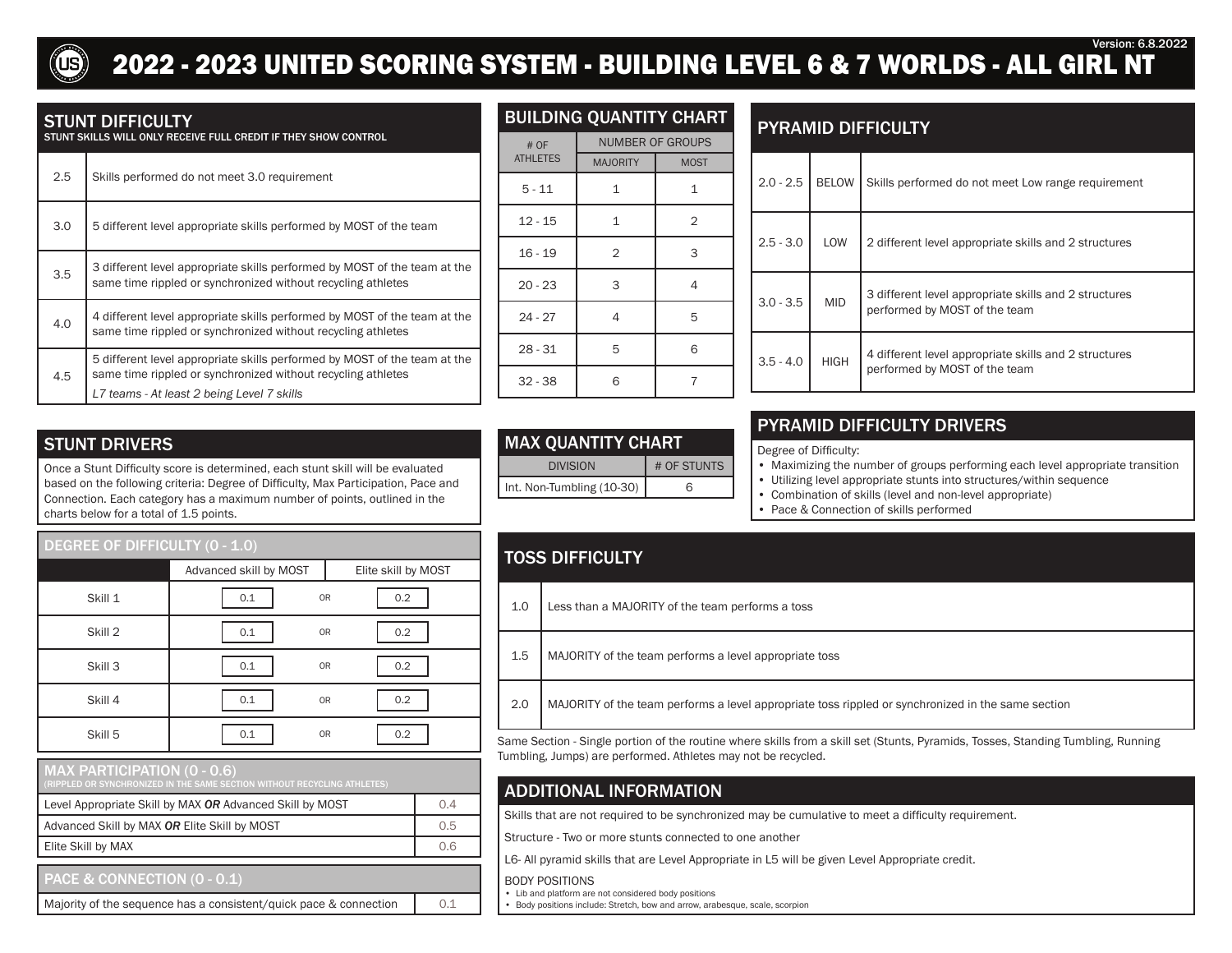

## 2022 - 2023 UNITED SCORING SYSTEM - TUMBLING

#### JUMP DIFFICULTY

JUMPS MUST USE A WHIP APPROACH TO BE CONSIDERED CONNECTED. WHIP APPROACH- CONTINUOUS MOVEMENT THROUGH SWING, CONNECTING 2 OR MORE JUMPS.

| 0.5 | Skills performed do not meet 1.0 requirement                                                                                        | # OF<br><b>ATHLETES</b> |  |
|-----|-------------------------------------------------------------------------------------------------------------------------------------|-------------------------|--|
| 1.0 | MOST of the team performs 1 advanced jump                                                                                           | $5 - 11$                |  |
|     | MOST of the team performs 2 connected advanced jumps. Must be<br>synchronized and include a variety.                                | $12 - 15$               |  |
| 1.5 | Tiny/Mini: MOST of the team performs 2 advanced jumps must be                                                                       | $16 - 19$               |  |
|     | synchronized, but DO NOT need to be connected or include a variety.                                                                 | $20 - 23$               |  |
|     | MAX of the team performs 3 connected advanced jumps or 2<br>connected advanced jumps, plus 1 additional advanced jump. Must be      | $24 - 27$               |  |
| 2.0 | synchronized and include a variety.                                                                                                 | $28 - 31$               |  |
|     | Tiny/Mini: MAX of the team performs 3 advanced jumps must be<br>synchronized, but DO NOT need to be connected or include a variety. | $32 - 38$               |  |

#### JUMPS

• Variety - at least 2 different jumps. Performing the same jump with different legs doesn't constitute as variety. (I.e. left/right hurdler)

- Jump skills must land on feet to be considered level appropriate and receive difficulty credit (i.e., jumps that land on knee(s) or seat, etc. would not count). • Basic Jumps: Spread Eagle, Tuck Jump
- Advanced Jumps: Pike, Right/Left Hurdlers (front or side), Toe Touch, Double Nine

#### STANDING TUMBLING DIFFICULTY

| 1.5 | Skills performed do not meet 2.0 requirement                              |
|-----|---------------------------------------------------------------------------|
| 2.0 | MAJORITY of the team performs a level appropriate pass                    |
| 2.5 | MOST of the team performs a level appropriate pass                        |
| 3.0 | MOST of the team performs an Advanced and/or Elite level appropriate pass |

#### RUNNING TUMBLING DIFFICULTY

| 1.5 | Skills performed do not meet 2.0 requirement                              |
|-----|---------------------------------------------------------------------------|
| 2.0 | MAJORITY of the team performs a level appropriate pass                    |
| 2.5 | MOST of the team performs a level appropriate pass                        |
| 3.0 | MOST of the team performs an Advanced and/or Elite level appropriate pass |

#### TUMBLING/JUMP QUANTITY

CHART

|                         | UNARI           |                |            |
|-------------------------|-----------------|----------------|------------|
| # OF<br><b>ATHLETES</b> | <b>MAJORITY</b> | <b>MOST</b>    | <b>MAX</b> |
| $5 - 11$                | 5               | 6              | 7          |
| $12 - 15$               | 6               | $\overline{7}$ | 9          |
| $16 - 19$               | 8               | 10             | 12         |
| $20 - 23$               | 10              | 13             | 16         |
| $24 - 27$               | 12              | 15             | 19         |
| $28 - 31$               | 14              | 18             | 22         |
| $32 - 38$               | 16              | 20             | 25         |

#### ADDITIONAL INFORMATION

- Same Section\* would include standing and running tumbling skills/passes being performed.
- Standing/Running Tumbling Difficulty and the Degree of Difficulty driver can be achieved by a cumulative approach.
- Tumbling passes must land on feet to be considered level appropriate and receive difficulty credit (i.e., jump 3/4 front flip to seat, back handsprings which lands in a prone position, etc. would not count).
- Jumps within a pass will not break up the pass (i.e., Toe Touch-BHS-Toe Touch-BHS is 1 pass in L3).
- T-Jumps are not considered a jump and will break up a pass into two separate passes.
- L2- No skills out of a RO that are ILLEGAL in L1 will count for level appropriate credit (i.e., RO - Backward Roll).
- L3- No skills out of a BHS step out 1⁄2 turn that are ILLEGAL in L2 will count for level appropriate credit (i.e., RO - BHS step out 1/2 turn - RO).
- L4- Punch front forward roll will not count for level appropriate credit.
- L5- No skills out of a Tuck, in Standing Tumbling, that are ILLEGAL in L4 will count for level appropriate credit (i.e., BHS-Tuck-BHS or Tuck-BHS).
- L6 & L7- Standing Tumbling skills ending in a layout that are LEGAL in L5 will not receive level appropriate credit (i.e., BHS-BHS-Layout).

#### TUMBLING DRIVERS

Once a Standing and/or Running Tumbling Difficulty score is determined, each skill/pass will be evaluated based on the following criteria: Degree of Difficulty & Max Participation. Each category has a maximum number of points, outlined in the charts below for a total of 1 point.

| <b>DEGREE OF DIFFICULTY (0 - 0.6)</b><br>(To receive credit for each Skill/Pass section below the skills performed must be DIFFERENT)          |                                                              |                            |  |
|------------------------------------------------------------------------------------------------------------------------------------------------|--------------------------------------------------------------|----------------------------|--|
|                                                                                                                                                | Level Appropriate by MAJORITY                                | Advanced/Elite by MAJORITY |  |
| Skill/Pass                                                                                                                                     | 0.1<br>0 <sub>R</sub>                                        | 0.2                        |  |
|                                                                                                                                                | Advanced by MOST                                             | Elite by MOST              |  |
| Skill/Pass                                                                                                                                     | 0.3<br>0 <sub>R</sub>                                        | 0.4                        |  |
| MAX PARTICIPATION IN THE SAME SECTION (0 - 0.4)<br>(Same Section* - Single portion of the routine where skills from a skill set are performed) |                                                              |                            |  |
|                                                                                                                                                | Level Appropriate - Skill/Pass by MOST<br>0.1                |                            |  |
|                                                                                                                                                | 0.2<br>Level Appropriate - Skill/Pass by MAX                 |                            |  |
|                                                                                                                                                | Advanced/Elite Level Appropriate - Skill/Pass by MOST<br>0.3 |                            |  |
|                                                                                                                                                | Advanced/Elite Level Appropriate - Skill/Pass by MAX<br>0.4  |                            |  |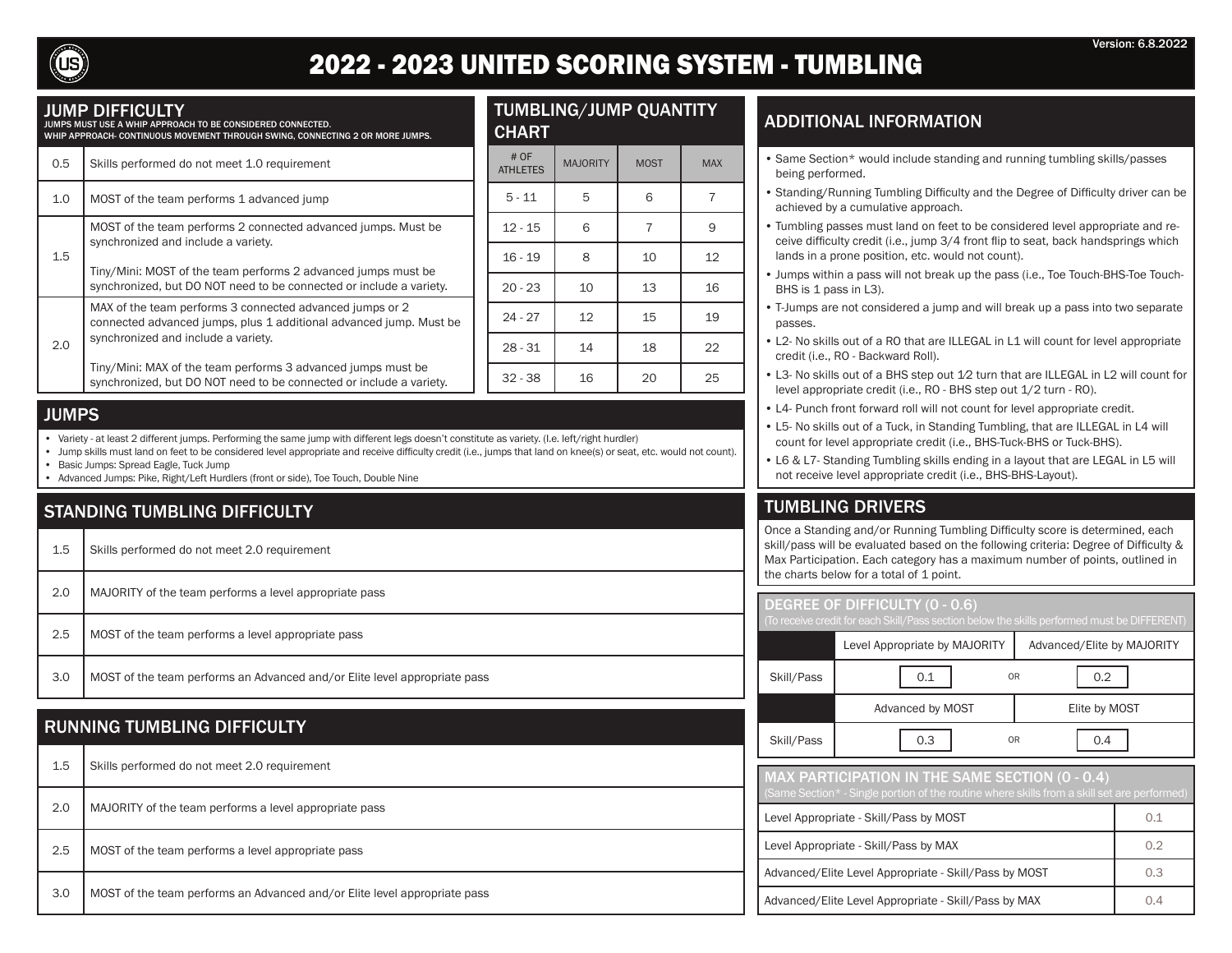

#### EXECUTION - STUNT/PYRAMID & STANDING/RUNNING TUMBLING

Athletes are expected to demonstrate excellent technique when performing each skill. A team's execution will be determined by all athletes performing the skill.

- Scores will start at a 4.0 and may be reduced by .1, .2 or .3 based on the lack of technical execution of each driver
- 4.0 • .1 - Minor technique issues by the team, not just 1 athlete in Tumbling or 1 athlete in Stunts/ Pyramid
	- $\overrightarrow{2}$  Multiple technique issues by the team
	- .3 Widespread technique issues by the team
	- No more than .3 will be taken off for a single driver.
	- Stylistic differences will not factor into a teams' Execution score.

#### STUNT/PYRAMID DRIVERS

| Each driver may include, but is not limited to, the below examples: |                                                                                                                                                                                                      |  |
|---------------------------------------------------------------------|------------------------------------------------------------------------------------------------------------------------------------------------------------------------------------------------------|--|
| <b>Top Person</b>                                                   | • Body control<br>• Uniform flexibility<br>• Legs straight/locked and toes pointed                                                                                                                   |  |
| <b>Bases/Spotters</b>                                               | • Stability of the stunt<br>• Solid stance<br>• Feet stationary                                                                                                                                      |  |
| <b>Transitions</b>                                                  | • Entries<br>• Dismounts<br>• Control from skill to skill                                                                                                                                            |  |
| Synchronization*                                                    | $\bullet$ Timing<br>*Teams that do not perform at least 1 level appropriate skill/transition by 2<br>or more groups in Stunts and Pyramids will automatically receive .3 off for<br>Synchronization. |  |

#### EXECUTION - TOSS & JUMPS

Athletes are expected to demonstrate excellent technique when performing each skill. A team's execution will be determined by all athletes performing the skill.

- Scores will start at a 2.0 and may be reduced by .1, .2 or .3 based on the lack of technical execution of each driver
- 2.0 • .1 - Minor technique issues by the team, not just 1 athlete in Jumps or 1 athlete in Tosses
	- .2 Multiple technique issues by the team
	- .3 Widespread technique issues by the team
	- No more than .3 will be taken off for a single driver.
	- Stylistic differences will not factor into a teams' Execution score.

#### TOSS DRIVERS

#### Each driver may include, but is not limited to, the below examples:

Teams that only perform 1 toss will automatically receive .3 off for any driver that constitutes a reduction, regardless of the severity of the issue.

Straight ride tosses will ONLY affect a team's execution score in level 2.

| <b>Top Person</b>     | • Body control<br>• Consistent execution of skill/trick<br>• Legs straight/toes pointed<br>• Arm placement |
|-----------------------|------------------------------------------------------------------------------------------------------------|
| <b>Bases/Spotters</b> | • Using arms/legs to throw together (Timing)<br>• Solid stance<br>• Controlled<br>$\bullet$ Cradle         |
| <b>Height</b>         | • Distance between top persons' feet and hands of the bases (The value<br>deducted will not exceed 0.1)    |

| <b>STANDING/RUNNING TUMBLING DRIVERS</b><br>Each driver may include, but is not limited to, the below examples: |                                                                                                                                                            |  |
|-----------------------------------------------------------------------------------------------------------------|------------------------------------------------------------------------------------------------------------------------------------------------------------|--|
| <b>Approach</b>                                                                                                 | • Arm placement into a pass/skill<br>• Swing/prep<br>• Chest placement                                                                                     |  |
| <b>Body Control</b>                                                                                             | • Head placement<br>• Arm/shoulder placement in skills<br>• Hips<br>• Leg placement in skills<br>• Control from skill to skill in a pass<br>• Pointed toes |  |
| Landings                                                                                                        | • Controlled<br>• Chest placement<br>• Finished pass/skill<br>• Incomplete twisting skills                                                                 |  |
| Synchronization*                                                                                                | • Timing<br>*Teams that do not perform at least 1 level appropriate pass synchronized in a<br>group will automatically receive .3 off for Synchronization. |  |

| <b>JUMP DRIVERS</b><br>Each driver may include, but is not limited to, the below examples: |                                                                                                                                                     |  |
|--------------------------------------------------------------------------------------------|-----------------------------------------------------------------------------------------------------------------------------------------------------|--|
| <b>Arm Placement</b>                                                                       | • Approach<br>• Consistent entry<br>• Swing/prep<br>• Arm position within jump(s)                                                                   |  |
| <b>Leg Placement</b>                                                                       | • Straight legs<br>• Pointed toes<br>• Hip placement/rotation/Hyperextension<br>• Height<br>• Legs/feet together<br>• Chest placement<br>• Landings |  |
| <b>Synchronization</b>                                                                     | • Timing (The value deducted will not exceed 0.1)                                                                                                   |  |